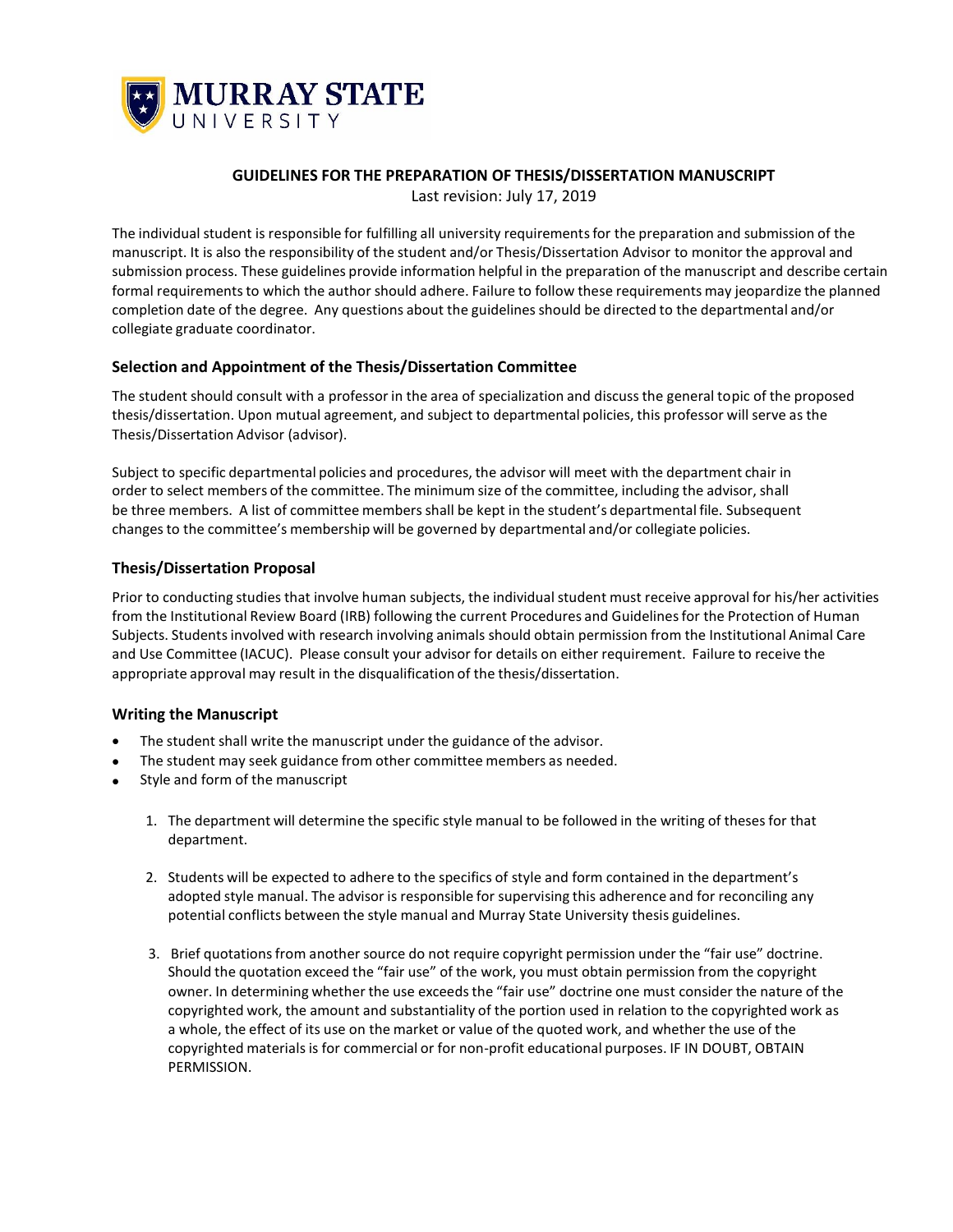### **Parts of the Manuscript**

Regardless of the style manual adopted by the department, the thesis should contain the following parts in the order listed:

- A. Title Page (see Appendix I)
- B. Acknowledgements (optional)
- C. Abstract
- D. Preface (optional)
- E. Table of Contents (see Appendix II)
- F. List of Illustrations (if applicable)
- G. Text (chapters, if applicable; see Appendix II: Sample Table of Contents)
- H. Appendices (to include IRB/IACUC approval letter, if applicable)
- I. Bibliography

#### **Production**

- The manuscript should be produced on a word processor using standard serif fonts such as Times New Roman or Century; if desired, sans serif fonts such as Arial may be used for headings. Any fonts used must be clear, consistent, and easily readable with a font size of 12.
- The signature page is generated as part of the thesis/dissertation system.
- Text should generally be double-spaced, though single- and/or triple-spacing may be employed consistent with the adopted style manual (e.g., for long quotations, bibliography, etc.).
- Top, bottom, and right margins must be one inch and the left margin 1.5 inches for binding. A two-inch top margin should begin the first page of each text chapter.
- Page numbersshould be placed 1/2 inch from the top and 1 inch from the edge of the upper right corner of the page. Preliminary pagesto the actual text are numbered in lower-case Roman numerals. The title page is not numbered. The next page (usually acknowledgements)is numbered iii, the next iv, and so forth. The signature page would be considered as page ii if printed. The actual text and following parts of the thesis are assigned Arabic numerals beginning with 1 and continuing to the last page.
- Illustrative Materials
	- 1. Special care should be taken in the preparation of tables, charts, pictures, graphs, or similar illustrations. Illustrative material must be very sharp, dark, and clear for reproduction.
	- 2. Photographs and similar illustrative materials should be scanned into the document in compliance with copyright laws.
	- 3. If circumstancesforce the external attachment of such materials, archival quality materials and adhesives should be used.
	- 4. The student must obtain and pay for any and all permissionsrequired for printing and reprinting copyrighted or otherwise controlled material in the thesis prior to its inclusion and make available copies of all such permissionsto the Thesis Committee upon request.

**For information on the Routing Process and Reproduction of the Thesis**, **refer to** [www.murraystate.edu/finishyourthesis.](http://www.murraystate.edu/finishyourthesis)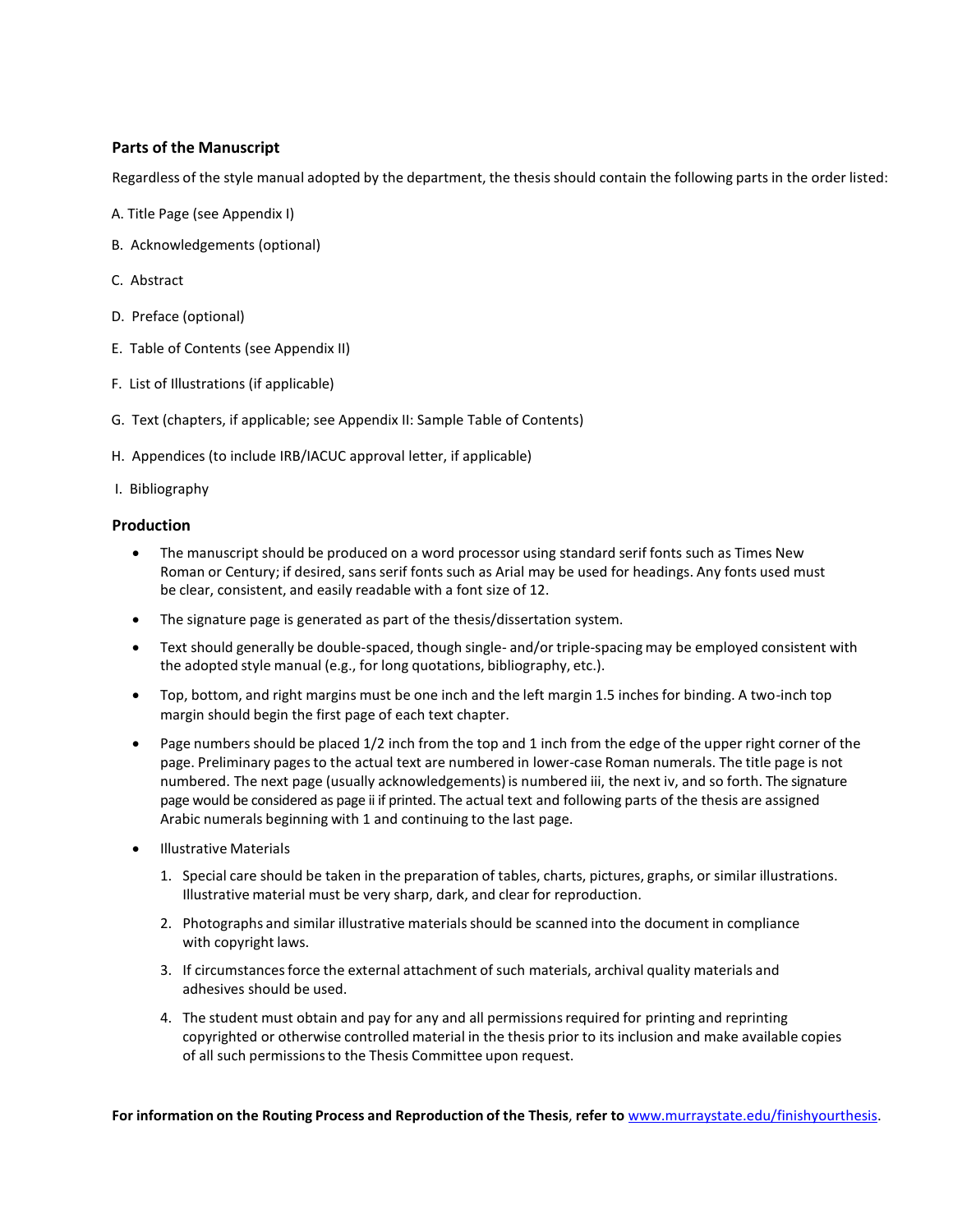**Appendix I: Sample Title Page**

# **TITLE OF THE THESIS/DISSERTATION ALL IN CAPS**

A Thesis/Dissertation Presented to the Faculty of the Department (or School) of [insert discipline] Murray State University Murray, Kentucky

> In Partial Fulfillment of the Requirements for the Degree of [Insert specific name of degree]

by [Insert full name of student] [Insert month and year degree granted]